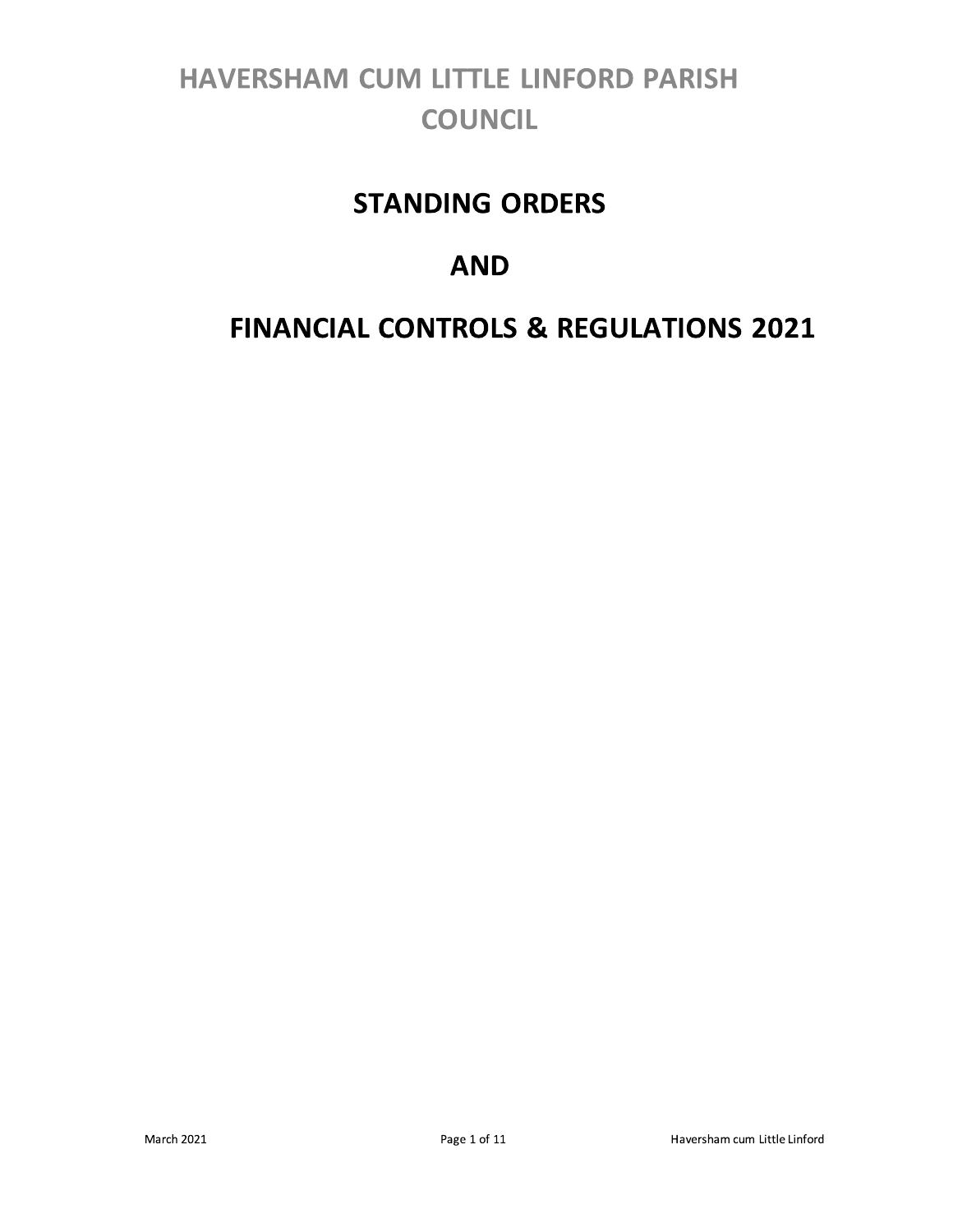## **Contents List**

| <u>Title</u>                                                                        | <b>Page</b> | <b>Clauses</b>           |
|-------------------------------------------------------------------------------------|-------------|--------------------------|
| <b>STANDING ORDERS</b>                                                              |             |                          |
| Meetings                                                                            | 3           | $1 - 4$                  |
| <b>Meeting Chairperson</b>                                                          | 3           | 5                        |
| Quorum                                                                              | 3           | $6 - 7$                  |
| Voting                                                                              | 3           | $8 - 9$                  |
| <b>Order of Business</b>                                                            | 3           | $10 - 13$                |
| <b>Resolutions Moved on Notice</b><br>14 - 15 Resolutions Moved without Notice<br>4 |             | 4                        |
| 16                                                                                  |             |                          |
| Questions                                                                           | 5           | $17 - 18$                |
| <b>Rules of Debate</b>                                                              | 5           | $19 - 24$                |
| Disorderly Conduct                                                                  | 5           | 25                       |
| <b>Right of Reply</b>                                                               | 5           | 26                       |
| Alteration of a Resolution                                                          | 5           | 27                       |
| Discussions and Resolutions Affecting Employees of the Council                      | 6           | 28                       |
| <b>Financial Matters</b>                                                            | 6           | 29-34                    |
| Estimates                                                                           | 6           | 35                       |
| Contracts                                                                           | 6           | 36-40                    |
| Interests                                                                           | 7           | 41-42                    |
| Canvassing of and Recommendation by Members                                         | 7           | 43-44                    |
| <b>Inspection of Documents</b>                                                      | 7           | 45                       |
| <b>March 2021</b><br>Page 2 of 11                                                   |             | Haversham cum Little Lin |

Haversham cum Little Linford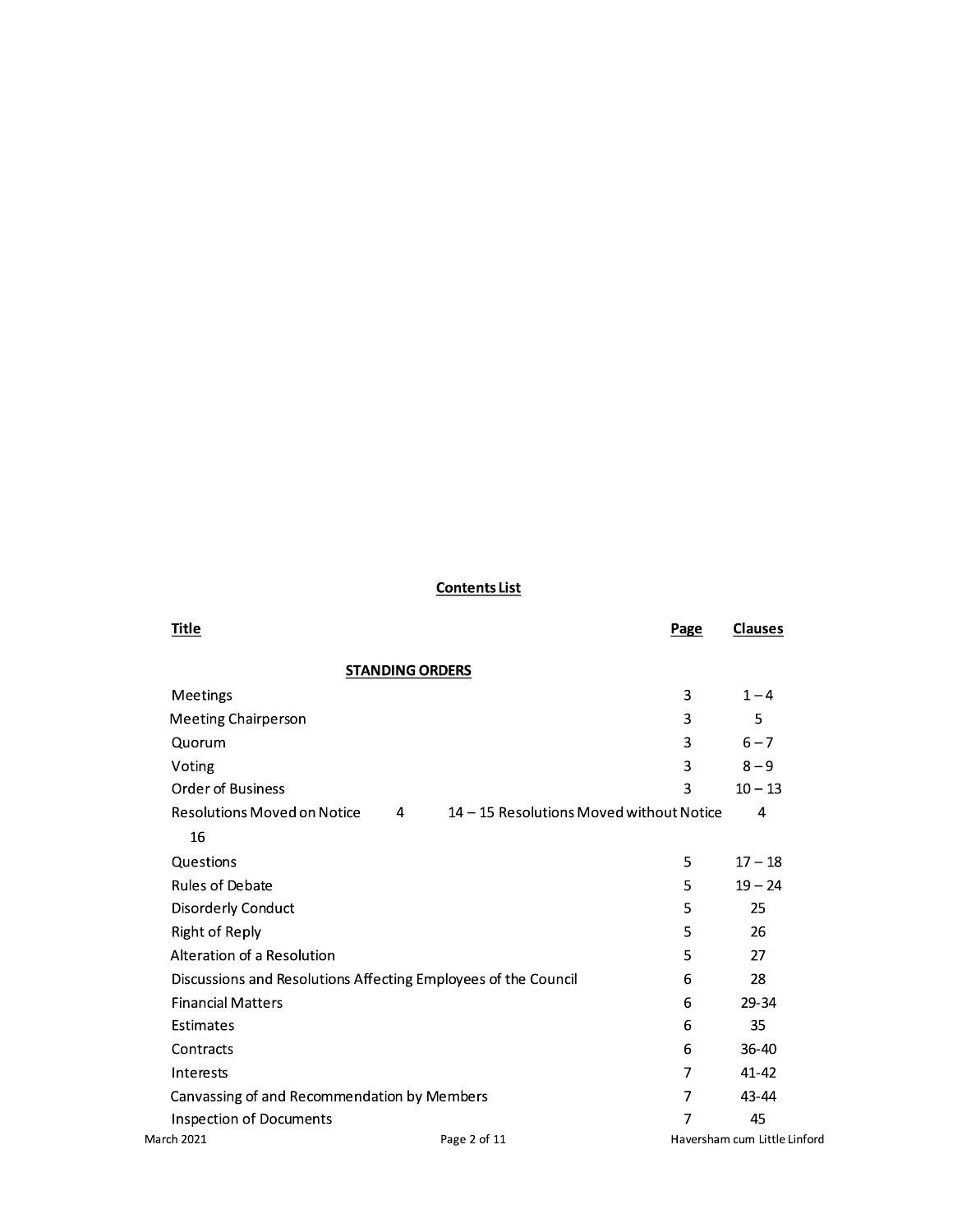| Admission of the Public and Press to Meetings            | 7  | 46-49   |
|----------------------------------------------------------|----|---------|
| <b>Confidential Business</b>                             | 7  | 50      |
| <b>Planning Applications</b>                             | 7  | 51      |
| Code of Conduct on Complaints                            | 8  | 52      |
| Variation, Revocations and Suspension of Standing Orders | 8  | 53      |
| Standing Orders to be given to Members                   | 8  | 54      |
| <b>FINANCIAL CONTROLS AND REGULATIONS</b>                |    |         |
| Responsible Financial officer                            | 8  | $1 - 2$ |
| Compliance with Regulation 4                             | 8  | 3       |
| Internal Audit/Internal Auditor                          | 8  | $4 - 7$ |
| APPENDIX                                                 |    |         |
| A. Conflicts of Interest                                 | 10 |         |

## **MEETINGS**

- $1(a)$ Meetings of the Council shall be held at 7.30pm, unless the Council decides otherwise at a previous meeting.
- $\overline{2}$ The Annual General Meeting shall be held on a day in April.
- 3 Other Parish meetings shall be held on the third Monday of each month unless the Council decides otherwise at a previous meeting or unless the third Monday of the month falls on a Bank Holiday when an alternative date shall be agreed. The normal exception is August when no meeting will be held.
- $\overline{4}$ The Chairperson may call a meeting at any other time.

## **MEETING CHAIRPERSON**

5 The person presiding at a meeting may exercise all the powers and duties of the Chairperson in relation to the conduct of the Meeting.

## **QUORUM**

- 6. Three members shall constitute a quorum.
- $7.$ If a quorum is not present when the Council meets the business not transacted at that meeting shall be transacted at the next meeting or on such other day as the Chairperson may fix.

## **VOTING**

8 Voting shall be by a show of hands. If a member so requires, the Clerk shall record the names of the members who voted on any question whether they voted for or against it.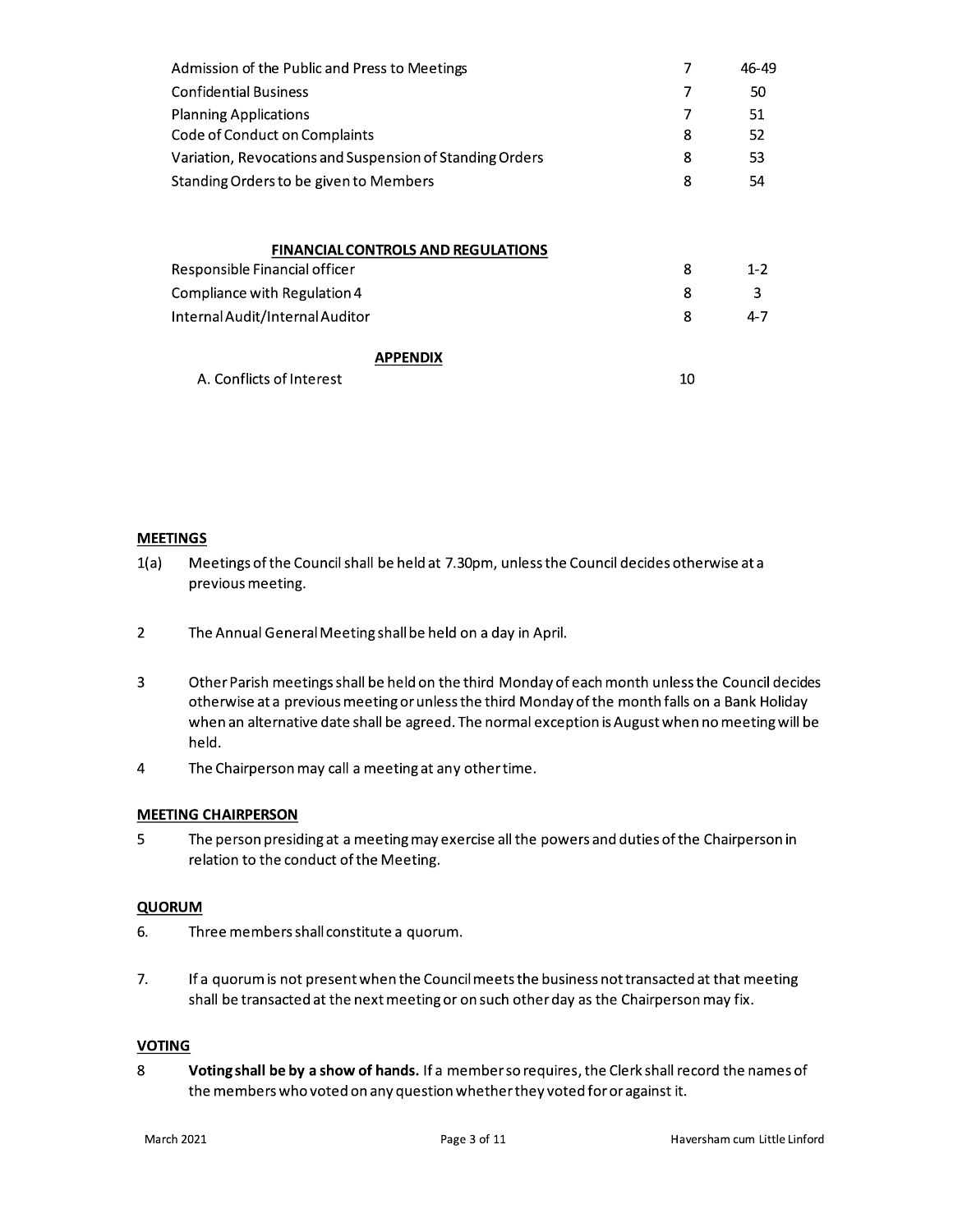- $9(a)$ The Chairperson may give a vote on any matter put to the vote, or in the case of an equality of votes may give a casting vote even though he gave no original vote.
- 9(b) The Person presiding must give a casting vote whenever there is an equality of votes in an election for Chairperson.

## **ORDER OF BUSINESS**

- 10. At the first meeting after an election or in June each year the first business shall be: -
- $10(a)$ To elect or re-elect a Chairperson
- 10(b) To receive the Chairperson's declaration of acceptance of office or, if not received, to decide when it shall be received.
- $10(c)$ In the year of an election to the Council to fill any vacancies left unfilled at the election by reason of insufficient nominations.
- $10(d)$ To decide when any declarations of acceptance of office, which have not been received as required by law, shall be submitted.
- $10(e)$ To appoint any sub-committees that may be considered necessary, and shall thereafter follow the order set out in Standing Order 13.
- 11 At every meeting the first business shall be to appoint a Chairperson if the Chairperson is absent.
- 12 In every year at the June meeting, the Council shall review the pay and conditions of existing employees.
- 13 After the first business has been completed, the order of business, unless the Council decides otherwise, on the grounds of urgency, shall be as follows: -
- $13(a)$ To receive apologies for absence
- $13(b)$ To allow a period of 15 minutes (Open Forum) during which parishioners may ask questions and receive replies. This is not a period of debate. A councillor does not have to give an answer to a particular question particularly if the answer might involve confidential information.
- $13(c)$ To read, consider and approve and sign the Minutes by the person presiding as a true record.
- $13(d)$ To deal with matters arising from the last meeting.
- 13(e) To consider new business.
- To receive and comment on Planning and Development applications.  $13(f)$
- To receive reports from Councillors on meetings attended since the last Parish Meeting.  $13(g)$
- To take correspondence and note action, if any, to be taken  $13(h)$
- To receive a statement of the current financial position of the Council from the Responsible  $13(i)$ Financial Officer.
- $13(j)$ To approve for payment the items of expenses; also to sign cheques and cheque-book stubs.
- $13(k)$ To take councillors other business
- To offer a 5 minute period (open forum) for public comment on what has been discussed. Points  $13(1)$ raised during this period will not require a response from Councillors but may be noted for further action.
- 13(m) To deal with any confidential items. These shall not be taken until the public and press have left and shall not be minuted unless agreed by the Council.

## **RESOLUTIONS MOVED ON NOTICE**

- 14 No formal resolution, except as provided by these Standing Orders, may be moved unless the business to which it relates has been put on the Agenda by the Clerk, or the mover has given notice in writing and has notified the Clerk at least five clear working days before the next meeting of the Council.
- 15 The Clerk shall attach to the summons (Agenda) for every meeting a list of correspondence received and a financial statement. Additionally the Clerk shall on two occasions during the financial year attach an estimate of expenditure to date and estimated outturn expenditure.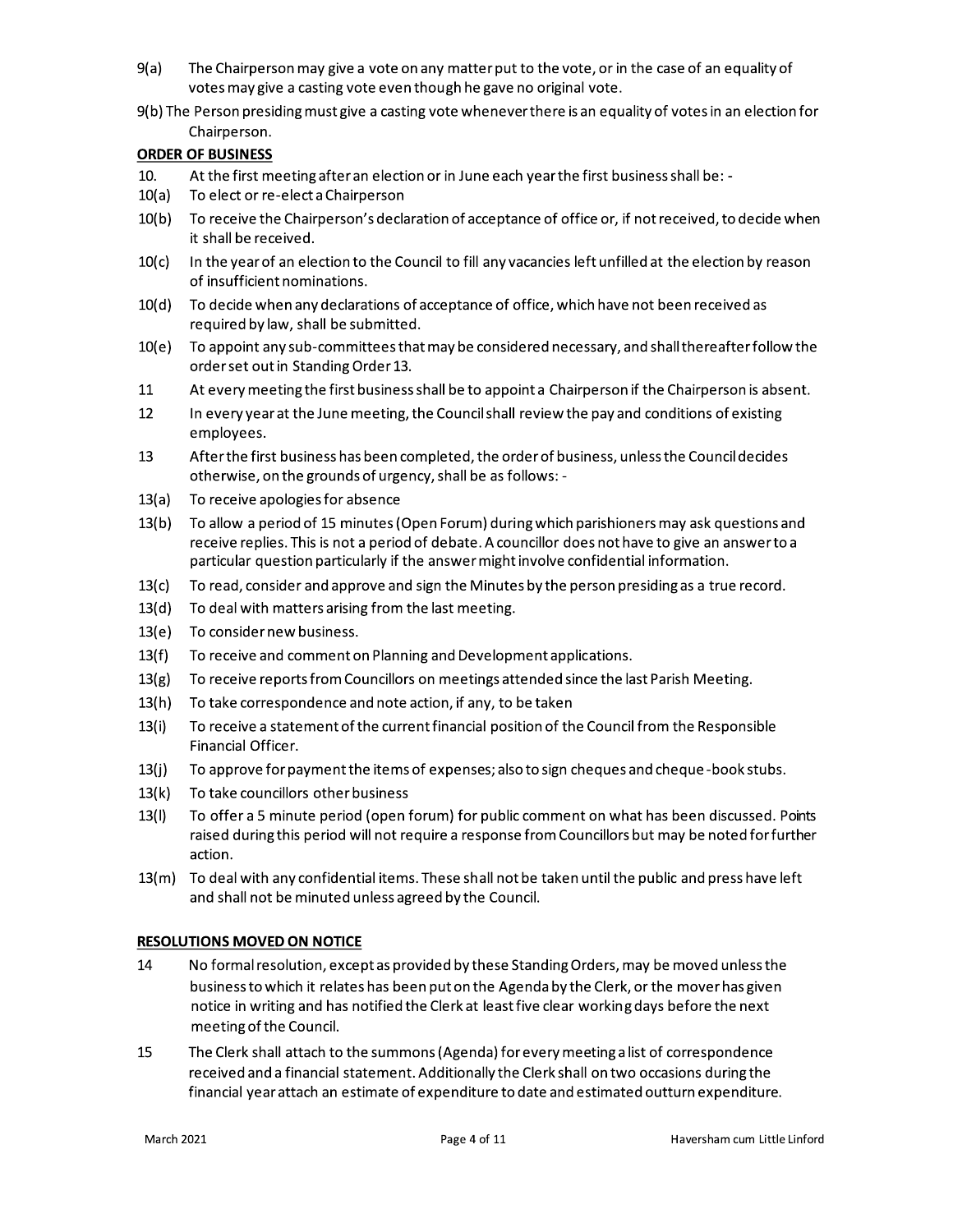## **RESOLUTIONS MOVED WITHOUT NOTICE**

16 Resolutions dealing with the following matters may be moved without notice: - 16(a)

To appoint a Chairperson of the meeting if the Chairperson is absent.

- 16(b) To correct the Minutes
- $16(c)$ To approve the Minutes
- 16(d) To alter the order of business
- 16(e) To proceed to the next business.
- $16(f)$ To close or adjourn a debate.
- $16(g)$ To appoint a sub-committee.
- 16(h) To refer a matter to a sub-committee.
- $16(i)$ To adopt a report.
- $16(i)$ To amend a motion.
- $16(k)$ To give leave to withdraw a resolution or amendment.
- $16(1)$ To temporarily exclude the public. (If the nature of the business is of 'special' or 'confidential' nature and is in the best interest of the public). The reason should be given.
- $16(n)$ To silence or eject a person from the meeting for misconduct.
- 16(o) To invite a member declaring having an interest in the subject under debate to remain.
- 16(p) To suspend any Standing Order.
- $16(q)$  To adjourn the meeting.

## **QUESTIONS**

- 17 A member may ask the Chairperson or the Clerk any question concerning the business of the Council, provided that if the question requires research, notice of the question has been given to the person to whom the question is addressed before the meeting begins.
- 18 A person to whom a question has been put may decline to answer but should state the reasons for so doing.

## **RULES OF DEBATE**

- 19 No discussion shall take place upon the minutes except upon their accuracy. Corrections to the Minutes must be initialled by the Chairperson and/or Clerk.
- Any resolution or amendment shall not be discussed unless it has been proposed and unless  $20(a)$ proper notice has already been given. It shall, if required by the Chairperson, be produced in writing and handed to him before it is discussed or put to the meeting.
- $22(b)$ A member shall direct his speech to the question under discussion or to a personal explanation or to a point of order.
- 23(c) An amendment shall be either: -
- 23(c)(i) To leave out words
- 23(c)(ii) To leave out words and insert or add others 23(c)(iii)

To insert or add words.

- 23(d) An amendment shall not have the effect of negating the resolution before the Council.
- $23(e)$  If an amendment be carried, the resolution shall take the place of the original resolution.
- 23(f) A motion or amendment may be withdrawn by the proposer with the consent of the Council

23(g) When a resolution is under debate no other resolution shall be moved except for the following: -

23(g)(i) To amend the resolution

23(g)(ii) To proceed to the next business

 $23(g)(iii)$ To adjourn the debate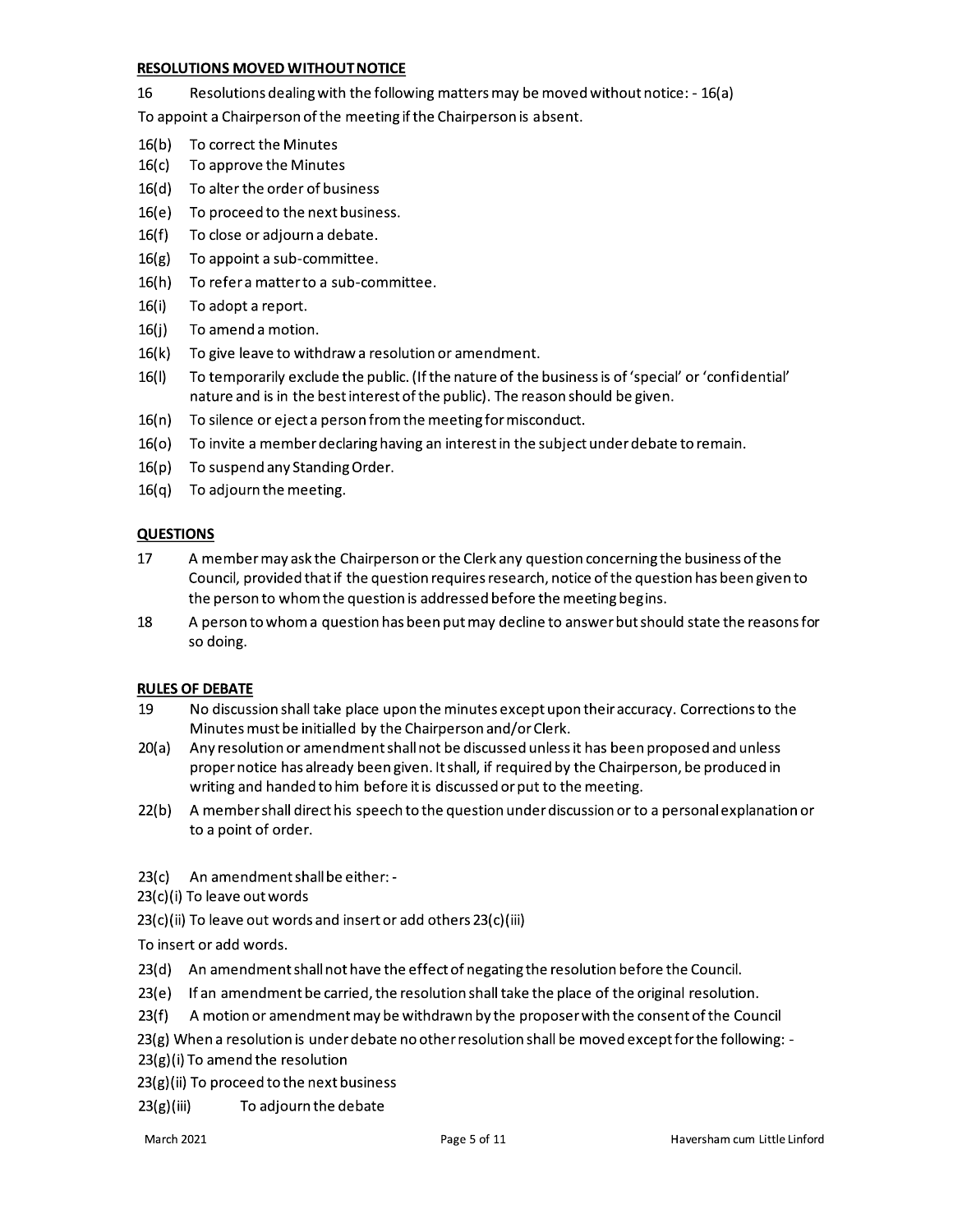$23(g)(iv)$  That the item be referred to a committee  $23(g)(v)$  To exclude the public and press.

- To adjourn the meeting.  $23(g)(vi)$
- 24(a) The ruling of the Chairperson on a point of order shall not be discussed.
- 24(b) Members shall address the Chairperson.

## DISORDERLY CONDUCT

25 No member shall persistently disregard the ruling of the Chairperson, wilfully obstruct business or behave improperly. If, in the opinion of the Chairperson a member has broken these provisions, the Chairperson may put the motion that the member no longer be heard or that the member should leave the meeting. If seconded the Chairperson may suspend the meeting or ask that the member leave the meeting.

## **RIGHT OF REPLY**

26 The mover of a resolution shall have the right to reply immediately before the resolution is put to the vote.

## **ALTERATION OF A RESOLUTION**

27 A member may, with the consent of his seconder, move amendments to his own resolution.

## DISCUSSIONS AND RESOLUTIONS AFFECTING EMPLOYEES OF THE COUNCIL

28 Any discussions or questions relating to the conduct, dismissal, salary or conditions of service of any person employed by the Council, shall not be considered until a time when the public has been excluded from the meeting.

## **FINANCIAL MATTERS**

- 29 The Clerk will keep on-going Accounts recording all the Council's Income and Expenditure in accordance with the relevant statutes and Audit requirements.
- 30 The Clerk will present an up-to-date Financial Statement to each Meeting of the Council.
- 31 All payments must be authorised by the Council, normally prior to being made. However, where it proves necessary to make a payment prior to authorisation, it shall be reported to the next Meeting of the Committee for confirmation.
- 32 The Clerk shall be allowed to incur up to £80 in any one month for any necessary items of stationery etc, required to carry out their responsibilities, without prior reference to the Council.
- 33 Orders for the payment of money shall be signed by two members one of whom may be the Responsible Finance Office.
- 34 When a Councillor is asked to undertake a task on the Parish Council's behalf that involves any form of payment, then the following steps must be followed: -
	- $(i)$ The estimated cost must be calculated and submitted to the Parish Council as part of the proposal for the activity/action under consideration.
	- $(ii)$ The Councillor(s) involved in the proposal shall take no part in the subsequent vote but may contribute information and explanation to the Council's discussions on the matter;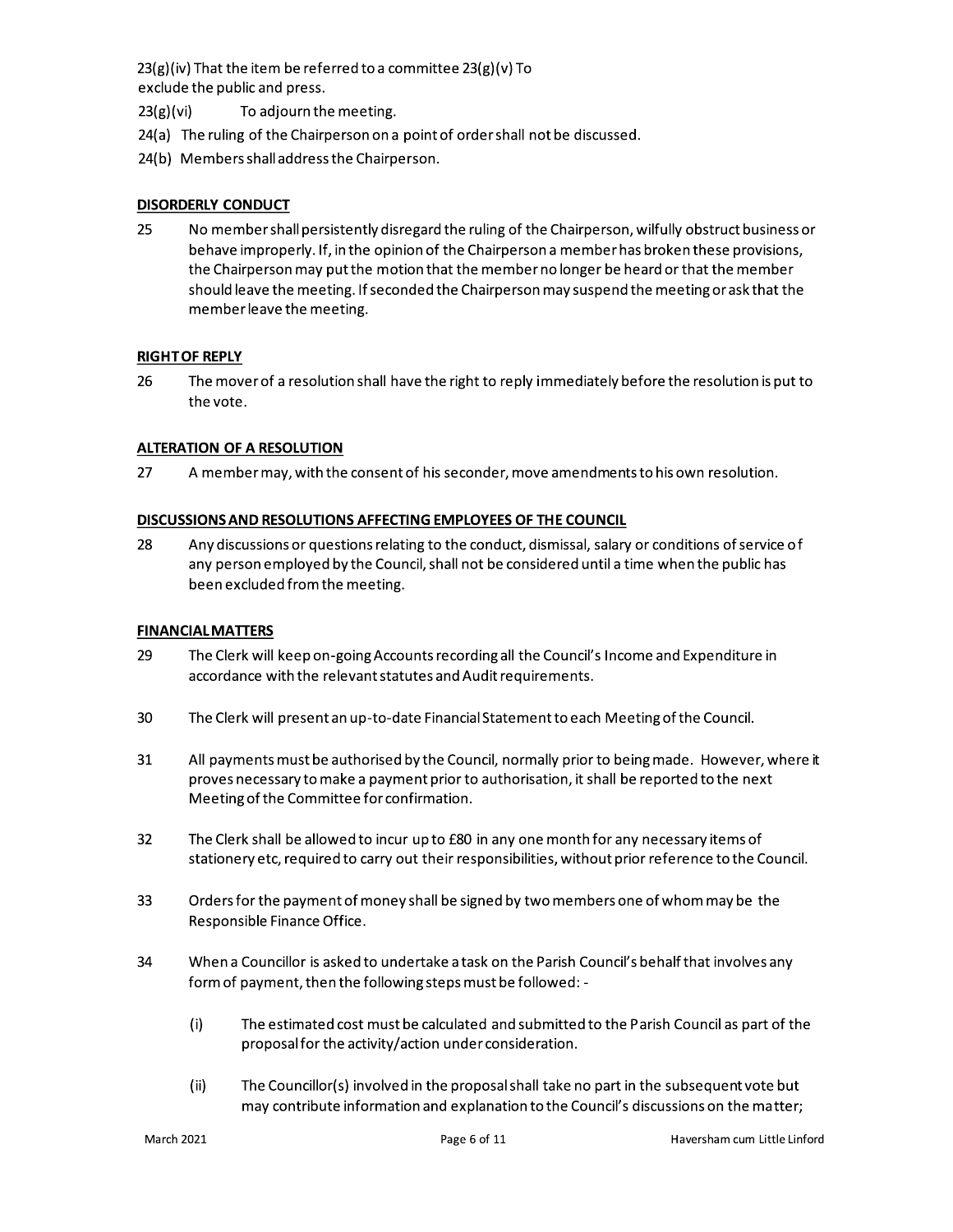- $(iii)$ In considering approval of the proposal, the Councillor's offer of input/involvement and the estimated costs/fee, the Parish Council must be assured that the sums quoted compare favourably with other possible providers and also give value for money;
- $(iv)$ The Parish Council shall ensure that any decision that it reaches on a Councillor's involvement in a task/activity involving any form of payment undertaken on the Council's behalf shall not be in conflict with its Code of Conduct particularly where it refers to the Declaration of Members' Interests.

## **ESTIMATES**

35 The Council shall approve written estimates for the coming financial year at its meeting in the month of February at the latest, in order that the Precept meets the requirements of the Unitary Authority for March 1st

## **CONTRACTS**

- 36 Items of expenditure under £2,000 shall not be subject to tender.
- 37 Where it is intended to enter into a contract exceeding £2,000 but not exceeding £10,000 in value for the supply of goods or materials or for the execution of work, the Clerk shall ensure at least three quotations are obtained.
- 38 Where contracts exceed £10,000 a notice shall state the general nature of the contract and the name and address to whom the tenders should be addressed and the last date by which tenders may be submitted.
- 39 Tenders shall be opened by the Clerk and one other person to whom the tenders are required to be addressed and shall be reported by the persons who opened them to the Council.
- 40 The Council are not bound to accept the lowest tender.

## **INTERESTS**

- 41 If any member has any pecuniary interest, direct or indirect, with any contract or business under consideration by the Council he declare such an interest and if appropriate withdraw from the meeting during discussion of that item. The Council may agree to the member remaining during the discussion if it feels that this would not be prejudicial to the discussion. This subject is covered by the Code of Conduct conditions, which every member has agreed to accept.
- 42. Appendix A. outlines to procedures relating to Conflicts of Personal Interests.

## **CANVASSING OF AND RECOMMENDATION BY MEMBERS**

- 43 Canvassing of members of the Council or of any committee, directly or indirectly, for any appointment must be declared and may lead to the disqualification of the candidate for such appointment.
- 44 A member of the Council or of any committee shall not solicit for any person for any appointment under the Council or for promotion. However, written testimonials may be given of a candidate's ability, experience or character.

## **INSPECTION OF DOCUMENTS**

45 All Minutes kept by the Council and by any committee shall be open for inspection by any member of the Council. The Clerk shall circulate copies of the Minutes to all members by the Thursday of the week prior to the next meeting. A copy of the Agenda shall be posted on notice boards for public inspection. Copies of the minutes shall, after approval, be posted on the Web site. Further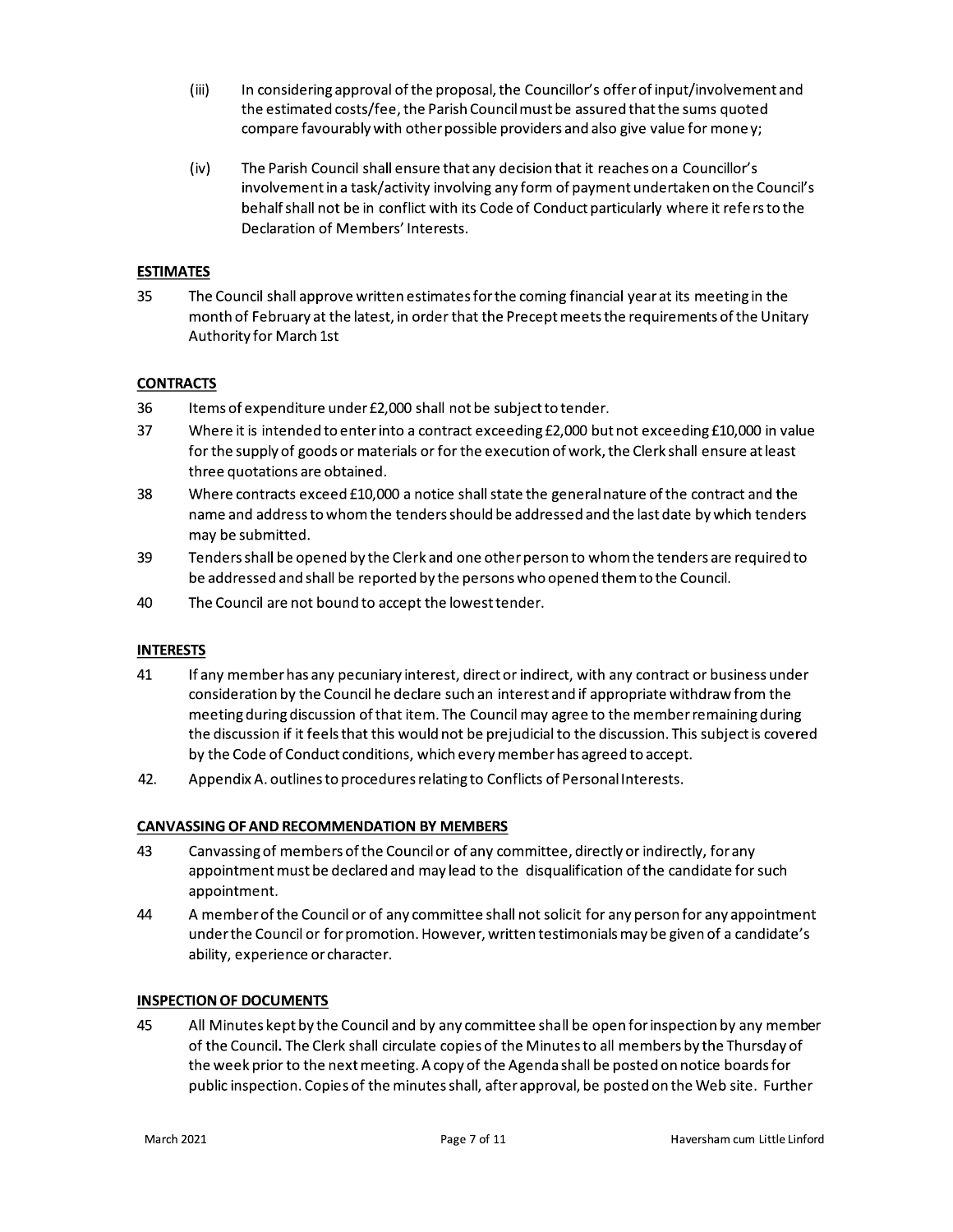copies of the minutes will be made available to members of the public for a fee, the charge to be decided by the Parish Council.

## ADMISSION OF THE PUBLIC AND PRESS TO MEETINGS

- The Clerk shall allow the press reasonable facilities for taking a report of proceedings. 46
- 47 The public shall be admitted to all ordinary meetings at which they are entitled to attend but only be allowed to ask questions during the 'Open Forum'. The public shall be invited to the Annual Meeting to receive reports on the business of the past year and to seek clarification on issues of interest.
- 48 A member of the public may be invited to comment on a particular issue only if so invited by the Chairperson.
- 49 If a member of the public interrupts the proceedings at any meeting, the Chairperson may, after warning, ask that they be removed from the meeting room.

## **CONFIDENTIAL BUSINESS**

50 No member of the Council or of any committee shall disclose to any person, not a member of the Council, any business declared to be confidential.

## PLANNING APPLICATIONS

51 The Clerk shall retain copies of all planning application notifications for a period of 2 years.

## **CODE OF CONDUCT ON COMPLAINTS**

52 The Council shall deal with complaints of maladministration allegedly committed by the Council or by any member in the manner recommended by the National Association of Local Councils

## **VARIATION, REVOCATION AND SUSPENSION OF STANDING ORDERS**

Any or every part of the Standing Orders may be suspended by resolution in relation to any 53 specific item of business if agreed by majority vote.

## STANDING ORDERS TO BE GIVEN TO MEMBERS

54 A copy of these Standing Orders must be given to each member by the Clerk upon receipt of the member's declaration of acceptance of office.

## A Boughton, Clerk to the Parish Council

## P Williams

Chair of the Parish Council

12<sup>th</sup> April 2021

12<sup>th</sup> April 2021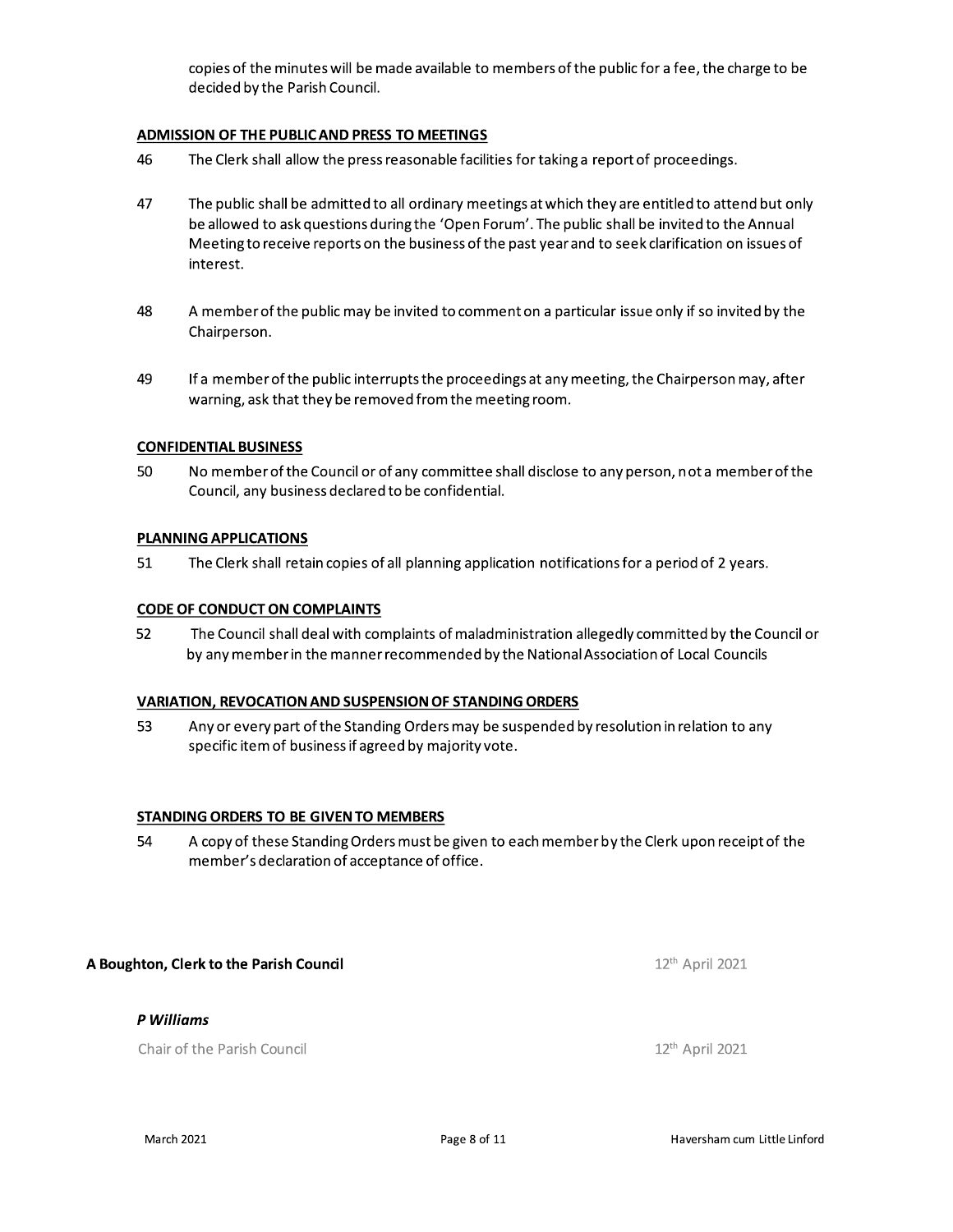## **FINANCIAL CONTROLS AND REGULATIONS**

## **RESPONSIBLE FINANCIAL OFFICER**

 $\mathbf{1}$ A Responsible Financial Officer (RFO) must be appointed under section 151 of the Local Government Act 1972. Any person can be appointed by the Council, but unless determined otherwise, the RFO will be the Parish Council Clerk.

## **COMPLIANCE WITH REGULATION 4**

- To comply with regulation 4 the following are a list of duties for which the RFO is responsible. 3 These duties have been agreed by the Parish Council and are subject to be reviewed and updated from time to time as appropriate.
- $3(a)$ To prepare reports for the Council. These reports will cover budget monitoring, fund balances, receipts, payments of accounts, VAT records and other relevant records.
- $3(b)$ To prepare draft estimates. When approved these will form the annual budget monitoring data on which reports will be based during the year.
- $3(c)$ To submit the approved precept to the Unitary Authority and supply any breakdown requested.
- $3(d)$ To bank regularly any monies received by the Council and it's sub-divisions.
- To ensure that any money due to the Council is billed and collected promptly.  $3(e)$
- $3(f)$ To manage cash flow and bank transfers at the direction of the Council.
- $3(g)$ To prepare cheques for Council approval and signature and monitor their presentation for payment.
- $3(h)$ To prepare Bank reconciliation statements on a regular basis.
- $3(i)$ To take responsibility for the submission of VAT returns and to deal with any VAT inspections.
- $3(j)$ To prepare and balance the final accounts in accordance with the regulations and report to the Council.
- $3(k)$ To prepare accounts and records for external audit in accordance with regulations.
- $3(1)$ To monitor compliance with the Council's financial regulations and to ensure that correct financial systems are in place.
- $3(m)$ To ensure that not less than three quotations are obtained for all work estimated to cost £10,000 or more.
- $3(n)$ To manage the Council's insurance risk. To process claims as necessary.
- $3(o)$ To prepare documents, returns and statements as required by the internal and external auditor and note and report their comments to the Council.

## INTERNAL AUDITOR/INTERNAL AUDIT.

- 4. An internal auditor will be appointed/reappointed every 3 years.
- 5. The Internal Auditor shall be a competent person, independent of the financial controls and procedures and to give an objective view on whether these meet the needs of the Council.
- 6. The role of the Internal Audit is intended to be more than just agreeing that the books reflect the financial transactions of the Council, it is a review of how it is performing against its own Standing orders, Financial policies etc. The Internal Audit role should also take into account Risk Management and the responsibilities in relation to fraud.